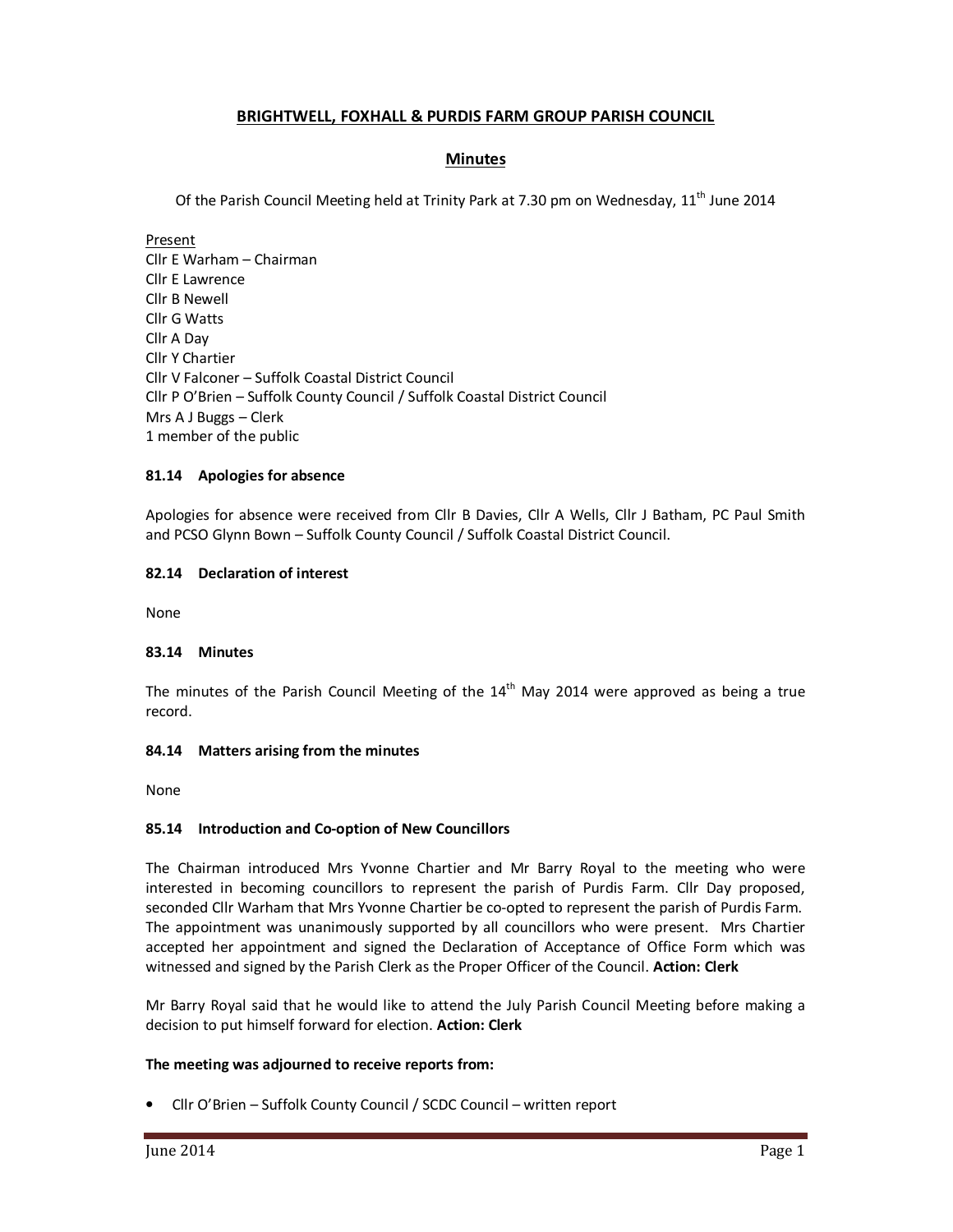#### Suffolk County Council

New appointments have been made to SCC Cabinet in the last few weeks. The size of the Cabinet remains the same but the Children's portfolio has been split between Education and Children's Social Services; a split that I very much welcome. Responsibility for managing the council's budget is in the hands of a former Merrill Lynch investment analyst.

SCC's workforce has been reduced by over 50% in the last 4 years. In 2010, the Council had 10,456 employees – excluding teachers and other school workers. In April this year, that had come down to 5,040. The Council is striving to make efficiency savings and to find innovative ways to deliver its services. Much of the reduction has come through staff moving out of the organisation and providing services externally, such as through the divestment of the library service, residential care homes, Concertus (our property management team) and Eastern Facilities Management Solutions (EFMS). However, there will be temporary fluctuations in this trend, as, for example, the Council takes on new public health staff. This is part of new statutory responsibilities placed on us by Government. However, the overall trend in staff numbers, over the next three years, will continue downwards as we move to a leaner Council, shaped to operate in a much tighter financial environment.

SCC has launched Suffolk Linguamarque, an initiative to supports schools in the teaching and learning of primary languages such as French, Spanish and German. The new National Curriculum guidance states that primary languages will become a statutory requirement in schools as from September 2014. Suffolk Linguamarque will provide schools with a structure approach to support the development of primary languages within the curriculum.

Suffolk Trading Standards seized illegal cigarettes, hand-rolled tobacco and alcohol during an operation targeting shops in Ipswich. A multiagency initiative led by Trading Standards seized 9,560 cigarettes, 4.1 kilos (over 700 packs) of hand-rolled tobacco and 25 bottles of alcohol. Five shops were visited with seizures occurring at three. This included fake tobacco, often produced using unknown ingredients which can have health risks, as well as non-duty paid cigarettes.

Finally, my Locality Budget for 2014-2015 is now available.

- Cllr Falconer Suffolk Coastal District Council verbal report
- Suffolk Police PC Paul Smith written report

| Parish        | No. of crimes recorded | Same month last year |
|---------------|------------------------|----------------------|
|               |                        |                      |
| Brightwell    |                        |                      |
| Bucklesham    |                        |                      |
| Foxhall       |                        |                      |
| Levington     |                        | 0                    |
| Nacton        |                        |                      |
| Newbourne     |                        |                      |
| Purdis Farm   | 14                     | 24                   |
| Waldringfield | 3                      |                      |
|               |                        |                      |

## **Period 29/04/14 – 31/05/14**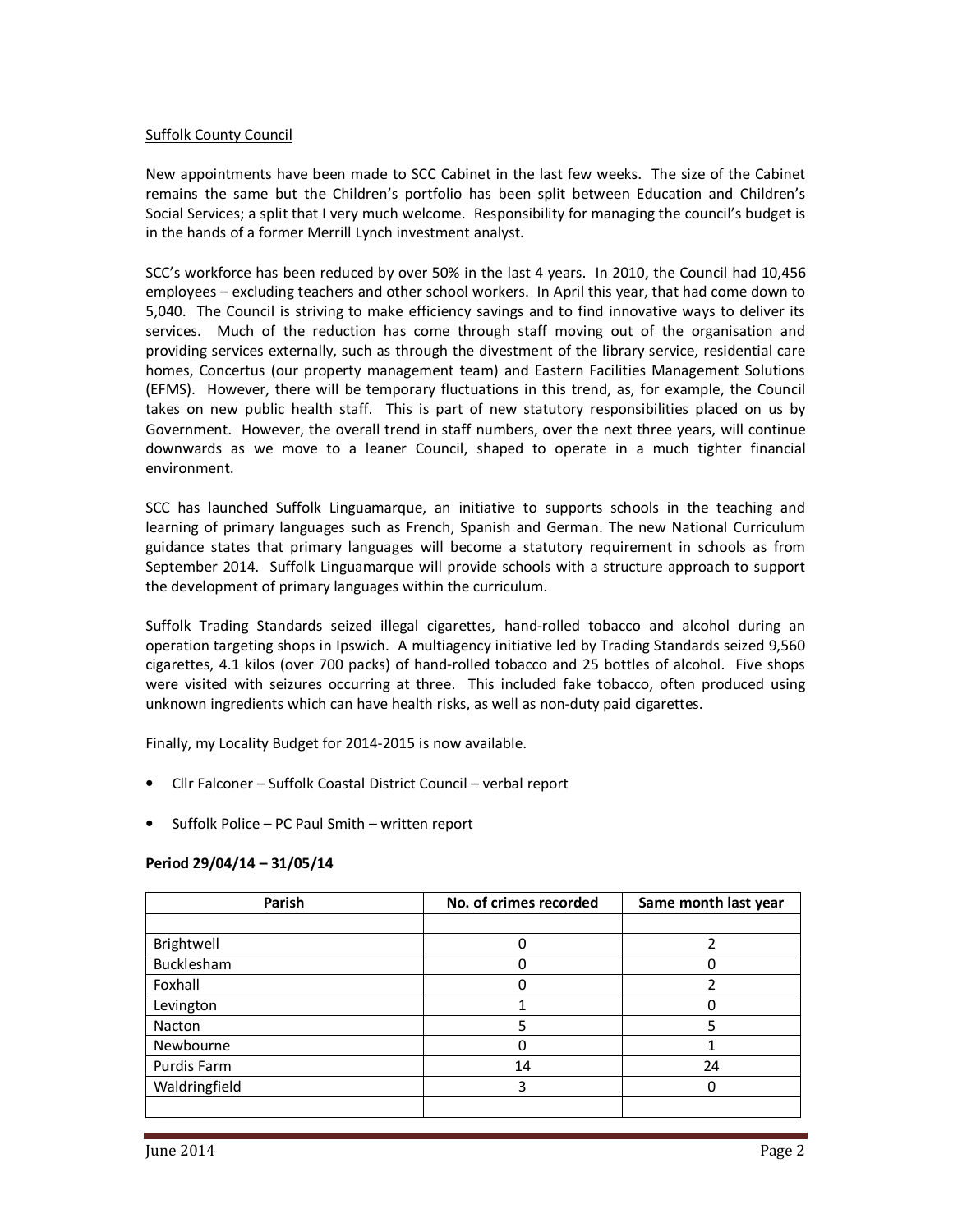| -<br>$\sim$          |                    |  |
|----------------------|--------------------|--|
| υιαι<br>--<br>$\sim$ | u Crime this month |  |

This month's recorded crime was 23. The level of recorded crime for the same period in 2013 was 34.

Brightwell and Foxhall are again crime free this month. They are joined by Bucklesham and Newbourne this month.

Levington recorded 1 crime this month, an outbuilding was entered but nothing appears to have been taken.

Waldringfield had 3 reported crimes this month, 2 are linked and relate to 2 insecure vehicles parked on a residential driveway being entered and items removed and 1 person was charged with Possession of a Class B Drug.

Nacton had 5 reported crimes this month, officers investigated the Theft of a number plate from a Trailer parked in the Orwell Crossing overnight. A shed located on a commercial property was entered and various gardening equipment taken, there were 2 linked Burglary Dwelling reports, both occurred in the same gated retirement community, within 48 hours of each other, enquiries are ongoing. A damage was caused to a vehicle parked in a residential road.

Purdis Farm had 14 recorded crimes, 10 of these relate to Sainsbury's and 1 relates to Trinity Park. There were 2 linked crimes this month 2 cars on a private driveway both were entered and searched, but no items appear to have been taken, security advice has been given to the victim. Officers also investigated a parcel being taken form a doorstep.

A view of crime maps and data can now be found on the Internet www.police.uk

The next Public Community Panel Meeting is being held at Felixstowe Town Hall in Undercliff Road West from 6pm on Tuesday 15 July.

#### **The meeting was re-convened.**

#### **86.14 Clerk's Report**

The Clerk's report had previously been circulated and it was agreed that some of the items should be discussed as per the agenda.

#### Parish Plan Distribution

An email was sent to Norfolk Trading Standards however all enquiries are now dealt with by the Citizens Advice Consumer Service. CAC replied as follows:

From your email we understand that your Parish Council contracted with an advertising agency to distribute leaflets, and you have since found from people in the area that they have not received leaflets and missed out on the information. You spoke to the business but they are unwilling to help, say they have delivered what they can but say there is range of factors that could stop the delivering to some addresses.

#### **Your rights and obligations**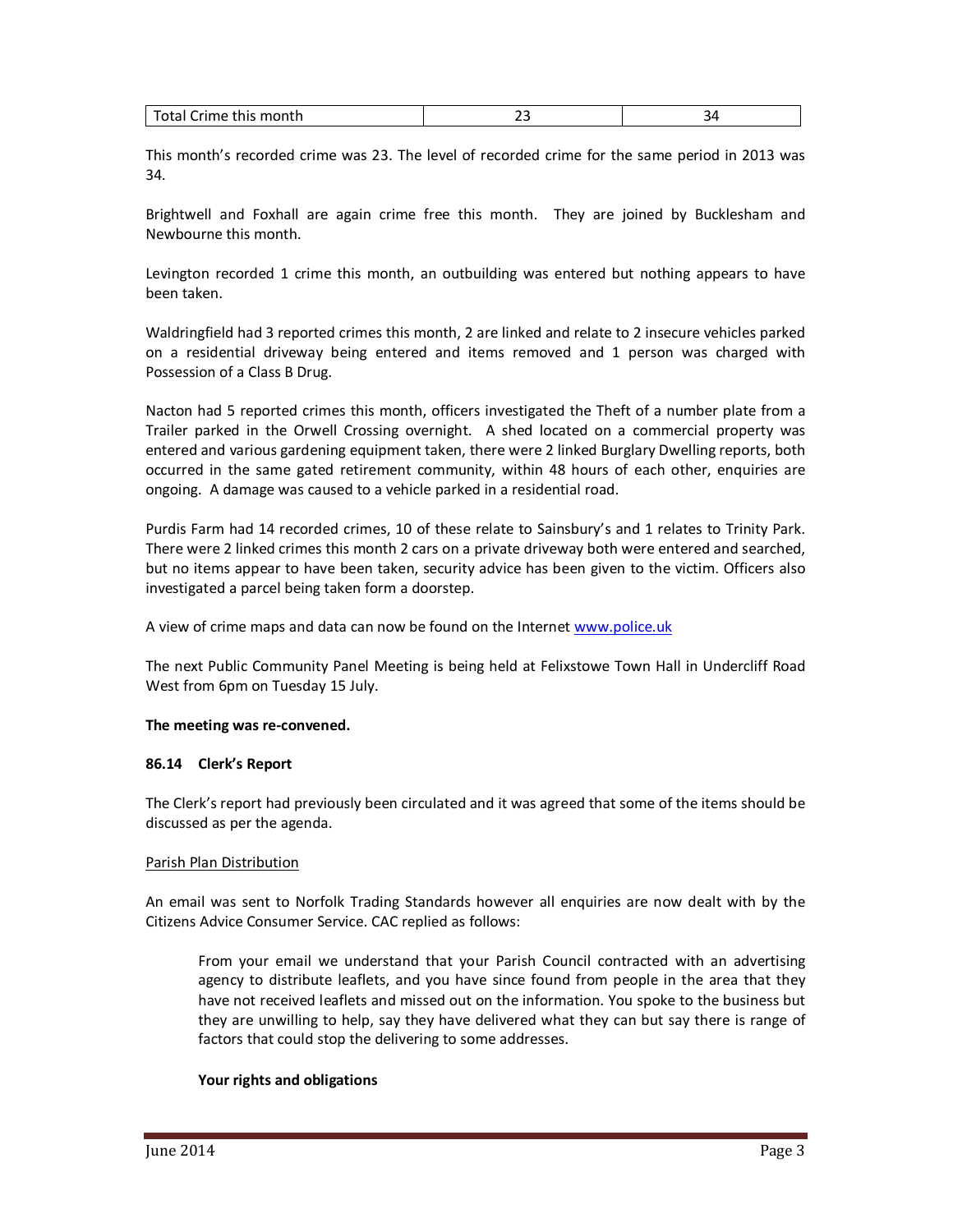If you have paid a business to deliver leaflets for your organisation and they have failed to do this, then you may be able to hold them in breach of contract and pursue a potential damages claim. If the business made you aware beforehand that there may be some properties they cannot deliver to or if this was in the paperwork then you may be unable to pursue for this.

## **Your next steps**

We would advise that after speaking to the business, if they are still not willing to help to consider putting your complaint formally in writing to them. We would suggest sending this by recorded delivery so you have a record of their receipt of your complaint, and you could also set a deadline by which you want a response – be sure to keep a copy of your letter and proof of postage in case you need it later on.

We have some templates on your webpage though none that will suit this enquiry exactly though you may wish to refer to them for structure. You can find them here.

# **What we'll do**

We'll notify Trading Standards about this issue. Whilst this doesn't help you resolve your problem, it gives Trading Standards vital intelligence about how the trader operates their business.

# Hollies

An email has been sent to Environmental Health copy to PC Paul Smith. No feedback received therefore a further email has been sent. **Action: Clerk** 

## Paws on Patrol / Micro Chipping / Police Event

The above event was held on Friday,  $30<sup>th</sup>$  May 2014. A number of councillors and members of the public attended and it was very successful and was thoroughly enjoyed. Luckily the weather was kind to us.

## **87.14 Emergency Planning**

The Parish Council discussed whether an Emergency Plan was relevant to the three parishes they represented. Following discussion Cllr Watts proposed, seconded Cllr Day that no further action should be taken at the present time to develop an Emergency Plan but that it should be placed on the Agenda for the June 2015 Parish Council Meeting for review. **Action: Clerk** 

## **88.14 Donations**

## a. Brightwell Parish Church

Following discussion Cllr Warham proposed, seconded Cllr Watts to donate £200 to Brightwell PCC towards the upkeep of Brightwell Parish Church – all in favour. **Action: Clerk** 

## b. Bucklesham & Foxhall Village Hall

Following discussion Cllr Day proposed, seconded Cllr Lawrence to donate £200 to Bucklesham & Foxhall Village Hall Committee for the renovations to the hall – 3 in favour, 3 abstained, 0 against. It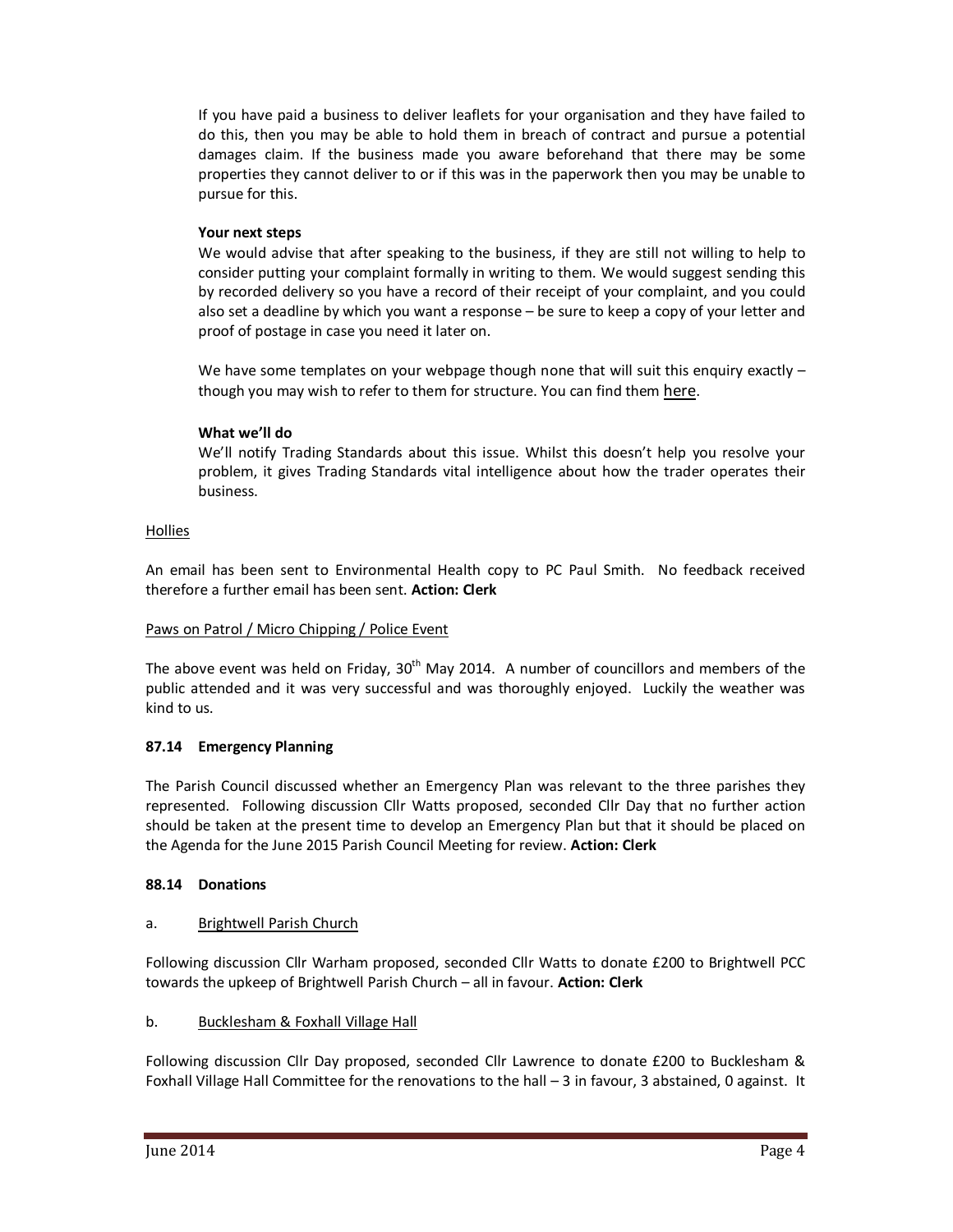was agreed that the Village Hall Committee should be requested to advertise all events on the two Foxhall Notice Boards. **Action: Clerk** 

### **89.14 Planning**

Planning Applications for Consideration

None

SCDC Planning Application Decisions

None

### **90.14 Locality Budget 2014/2015**

The Clerk reported the Parish Council had previously allocated £700 out of the £1,700 for the Parish Newsletter. Following discussion the suggestion was put forward that the Parish Council should consider installing a rubber surface in the goal mouth of the children's play area in Murrills Road. It was agreed that Cllr Lawrence should take photographs and measurements of the area to enable the Clerk to obtain quotes. **Action: Clerk / Cllr Lawrence** 

It was reported that people are riding mopeds on the play area. It was agreed that the Clerk should request PC Paul Smith to monitor the situation. **Action: Clerk** 

### **91.14 Replacement of Dog Bin Foxglove Crescent / Murrills Road**

Following discussion it was agreed that the Parish Council did not think it was necessary to replace the existing dog bin Foxglove Crescent / Murrills Road at the present time.

## **92.14 Finance**

| Income                               |           |
|--------------------------------------|-----------|
| SCDC Precept 1 <sup>st</sup> Payment | £3,589.49 |
| Expenditure                          |           |
| Clerk's Salary and Expenses May 2014 | £284.32   |
| Glasdon – Purdis Farm Seats          | £1006.65  |
| Suffolk Acre – Subscription          | £30.00    |

Cllr Warham proposed, seconded Cllr Day that the above expenditure is approved – agreed. **Action: Clerk** 

#### **93.14 Correspondence**

- a. A notice was received advertising the Community Emergency Planning Workshop on the  $8<sup>th</sup>$ July.
- b. A letter has been received from a parishioner living in Whitethorn Road Purdis Farm concerning the woodland adjacent to his property which he states is completely overgrown and that there are seven silver birches a beech in close proximity to his property. He has spoken to SCDC who has failed to take the action to alleviate the problems. Cllr Falconer who was present at the meeting agreed to talk to SCDC and the Cabinet Portfolio Member